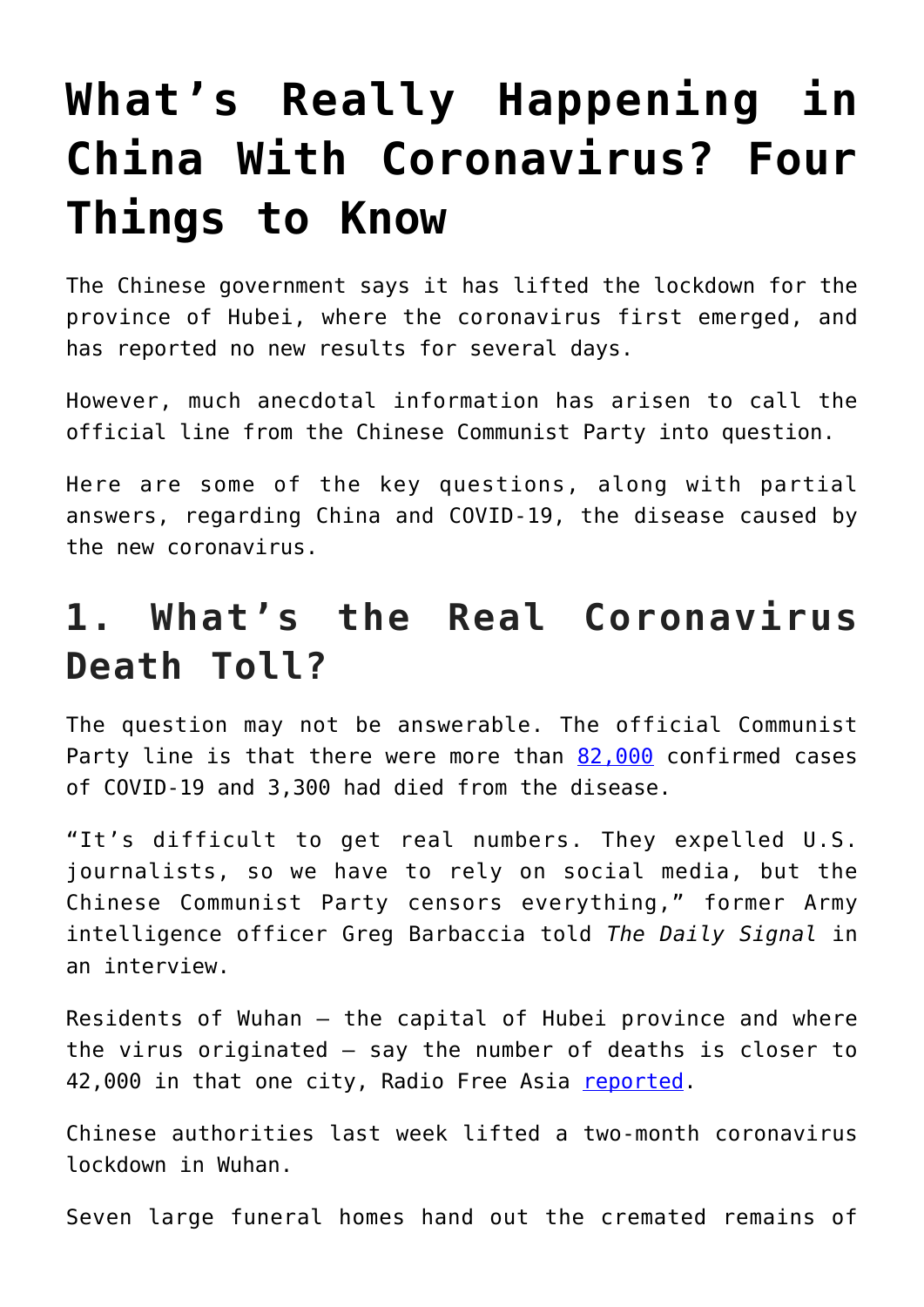about 500 people to family members each day, according to Radio Free Asia. Those funeral homes serve Wuhan, Hankou, Wuchang, and Hanyang. One supplier delivered 5,000 urns to a funeral home in Hankou in a single day.

Because the funeral homes informed families that they would try to finish cremations before the traditional grave-tending festival of Qingming on April 5, Radio Free Asia estimates that 42,000 urns would be given to survivors.

One Wuhan resident told the U.S. government-funded broadcaster that the Chinese government was paying hush money to the families of those who died from COVID-19, but under the guise of covering "funeral expenses."

China's government has canceled about 21 million cellphone accounts, according to the *[International Business Times](https://www.ibtimes.sg/china-hiding-covid-19-death-toll-21-million-cell-phones-disappeared-why-41580)*, a development that some view as evidence of a higher death toll and relocations than what is reported officially. Another 840,000 landlines reportedly were closed.

#### **2. How Many Total COVID-19 Cases?**

China has reported that the spread of the coronavirus has slowed dramatically, with days of no new confirmed cases.

The government is conducting testing, but isn't reporting the number of those who test positive but do not have symptoms, according to *[Caixin Global](https://www.caixinglobal.com/2020-03-23/despite-official-figures-wuhan-continues-to-find-new-asymptomatic-covid-19-cases-daily-101532880.html)*, an independent news agency covering China.

So, Caixin reports, if a person tests positive for COVID-19 but doesn't feel ill, that person is excluded from the published results.

Although China says the numbers are going down, the country reversed course and again [closed down](https://www.vanityfair.com/hollywood/2020/03/china-closed-movie-theaters-coronavirus) movie theaters late last week shortly after reopening them.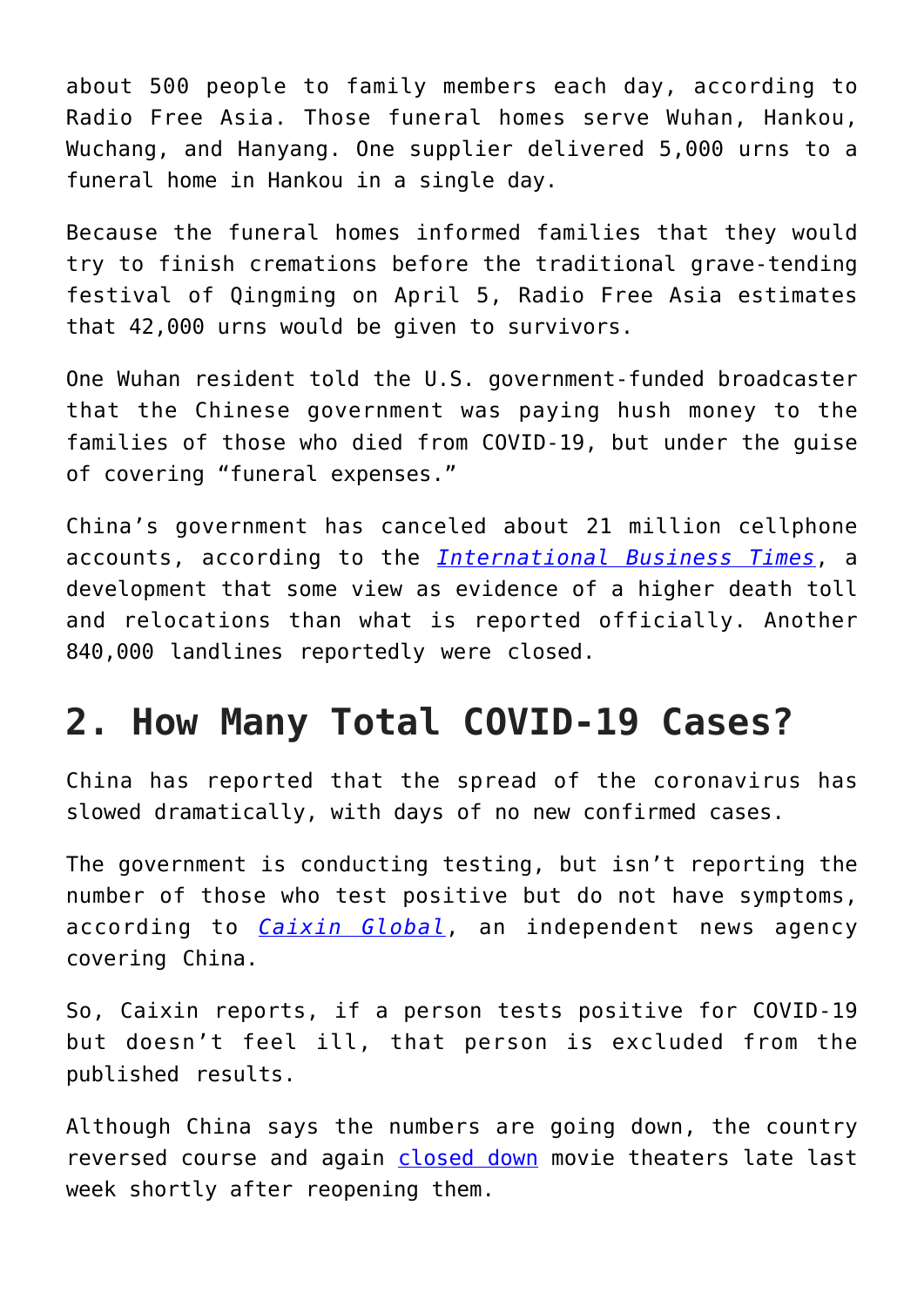"We can't trust China's figures. But we don't have a basis for guessing," Dean Cheng, a senior research fellow for Asian studies at The Heritage Foundation, told *The Daily Signal.*

"We know they have said [that] they changed their counting system for fatalities," Cheng said. "We have no idea how many cases. That's somewhat true everywhere. But in China, there is no basis to estimate that."

## **3. How Is China's Propaganda Effort Evolving?**

In January, China's government-run media tried to project transparency and even used the social media hashtags #wuhancoronavirus and #wuhanpneumonia, according to a [recent](https://www.recordedfuture.com/covid-19-chinese-media-influence/) [study](https://www.recordedfuture.com/covid-19-chinese-media-influence/) by the cybersecurity company Recorded Future. However, as conditions on the ground changed, so did the coverage by state-run media.

Recorded Future's study evaluated Chinese media outlets such as the *Global Times*, *People's Daily*, *Xinhua*, CCTV, and CGTN.

In mid-March, [Chinese Foreign Ministry](https://www.dailysignal.com/2020/03/13/immoral-and-irresponsible-china-blames-us-military-for-coronavirus/) officials said the U.S. Army was responsible for planting the new coronavirus in Wuhan.

State-run media in China has targeted messages, according to the study. First they raise questions about the disease's origins, then they favorably frame the Chinese government's response in tackling COVID-19 within its own borders and abroad.

"Chinese overt messaging around COVID-19 has evolved over the course of this pandemic," the study says, adding:

"[Insikt Group's](https://www.recordedfuture.com/podcast-episode-6/) research has identified two distinct phases of Chinese overt messaging. The first, from January 9 through February 10, consisted of an initially informative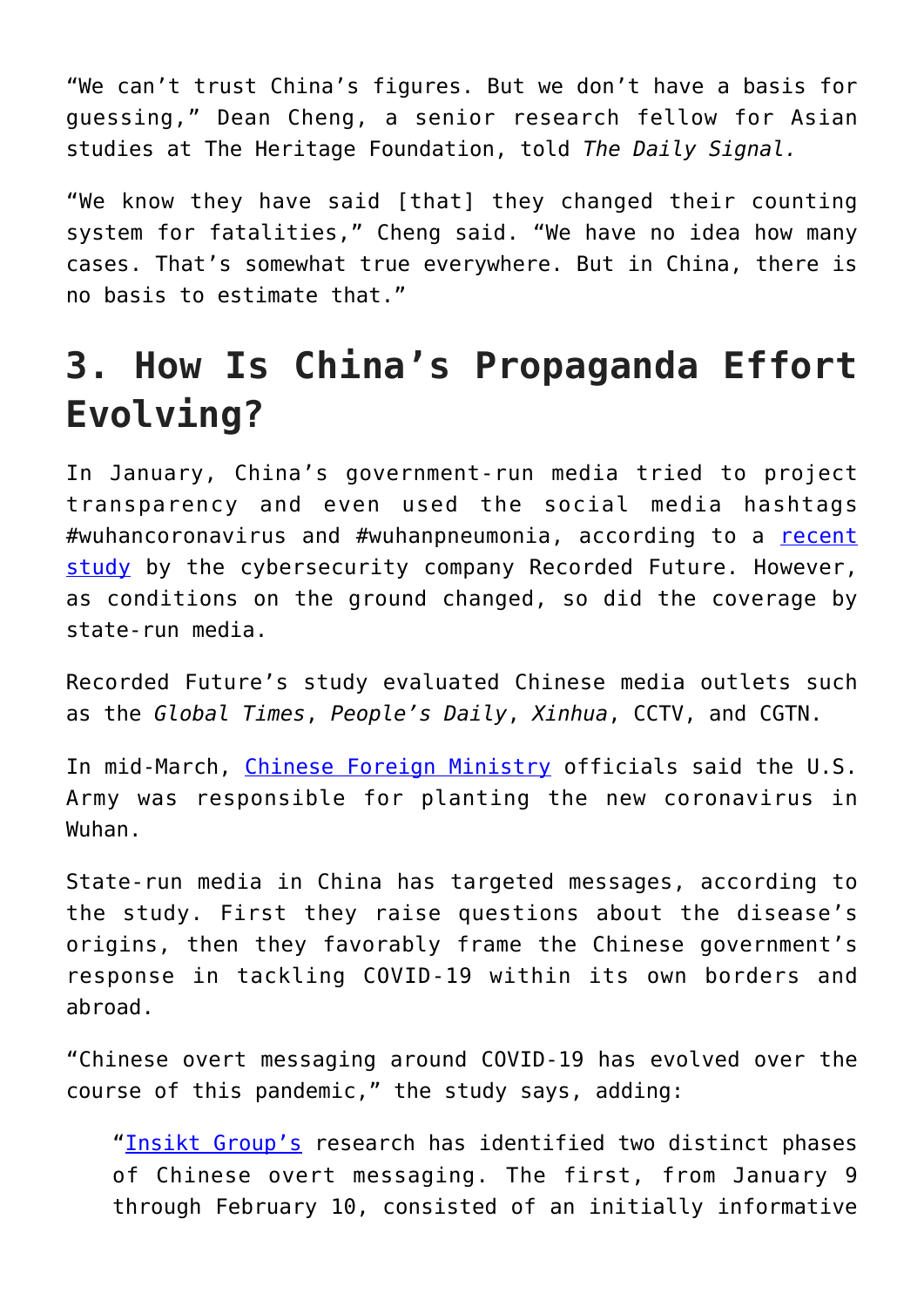public response that followed the progression of the outbreak. The second, from February 11 to the present, was characterized by shifts – shifting the blame for the pandemic away from the Chinese government, highlighting the prominence of [Chinese President] Xi Jinping as the leader of effective response, and shifting from China as the source of the pandemic to China as a global leader in its response."

In late February, Chinese news media and social media began aggressively framing the United States – and more broadly, the West – as xenophobic, while continuing to cast doubt on where the virus began, *[Fortune](https://fortune.com/2020/03/30/china-coronavirus-propaganda-has-shifted-dramatically/)* reported.

## **4. What Are the Motives for a Disinformation Campaign?**

China's grand ambitions to project itself as the premier world leader by 2025 is complicated by the COVID-19 pandemic and related deaths.

"They are engaging in information warfare to the international community with a narrative [that] they are a victim of the U.S., while they are providing humanitarian aid to the world," Barbaccia said. "This resonates with the countries getting aid."

Cheng agreed that China is focused on projecting a strong global image to keep companies such as Apple, Nike, and Intel, while shoring up trade deals in South America and Africa.

But the more important matter is domestic, the China expert said.

"They are more worried about the internal security than external security," Cheng said. "Concealing the number of deaths is a way to avoid panic. It's not easy to lock down 1.3 billion people."